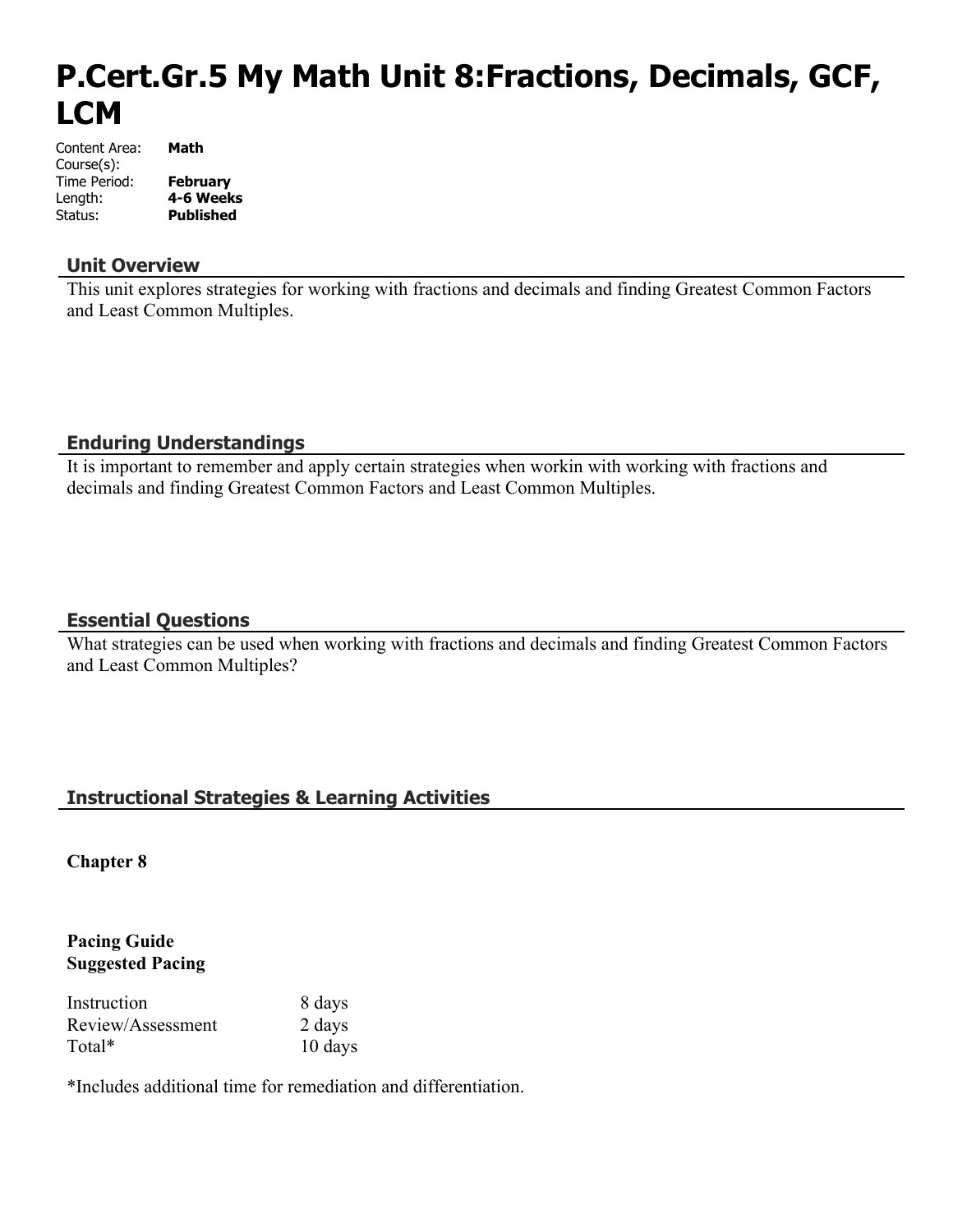| <b>Lesson</b><br>Lesson 1 pp. 551-556<br><b>Fractions and Division</b>                              | Objective<br>Solve word problems by interpreting • fraction circles fraction<br>a fraction as division of the<br>numerator by the denominator. | Material &<br><b>Manipulatives</b>      | Vocabulary<br>numerator<br>denominator                         |
|-----------------------------------------------------------------------------------------------------|------------------------------------------------------------------------------------------------------------------------------------------------|-----------------------------------------|----------------------------------------------------------------|
| Lesson 2 pp. $557-562$<br><b>Greatest Common Factor</b>                                             | Determine the common factors and • counters<br>the greatest common factor of a<br>setof numbers.                                               |                                         | common factors<br>greatest common factor<br>(GCF)              |
| Lesson 3 pp. 563-568<br><b>Simplest Form</b>                                                        | Generate equivalent fractions by<br>writing a fraction in simplest form.                                                                       |                                         | simplest form<br>equivalent fractions                          |
| Lesson 4 pp. 569-574<br><b>Problem-Solving</b><br><b>Investigation: Guess, Check,</b><br>and Revise | Guess, check, and revise to solve<br>problems.                                                                                                 |                                         |                                                                |
| <b>Check My Progress</b><br>Lesson 5 pp. 577-582<br><b>Least Common Multiple</b>                    | Determine the common multiples<br>and the least common multiple of a<br>set of numbers.                                                        | • number lines                          | multiple<br>common multiples<br>least common multiple<br>(LCM) |
| Lesson 6 pp. 583-588<br><b>Compare Fractions</b>                                                    | Compare fractions by using the least • fraction tiles<br>common denominator.                                                                   | • index card<br>• masking tape          | least common<br>denominator (LCD)                              |
| Lesson 7 pp. 589-594<br><b>Hands On: Use Models to</b><br><b>Write Fractions as Decimals</b>        | Explore how to use models and<br>fraction equivalence to write<br>fractions as decimals.                                                       | • tenths grids<br>• hundredths<br>grids |                                                                |
| Lesson 8 pp. 595-600<br><b>Write Fractions as Decimals</b>                                          | Use fraction equivalence to write<br>fractions as decimals.                                                                                    | • place-value<br>charts<br>• play money |                                                                |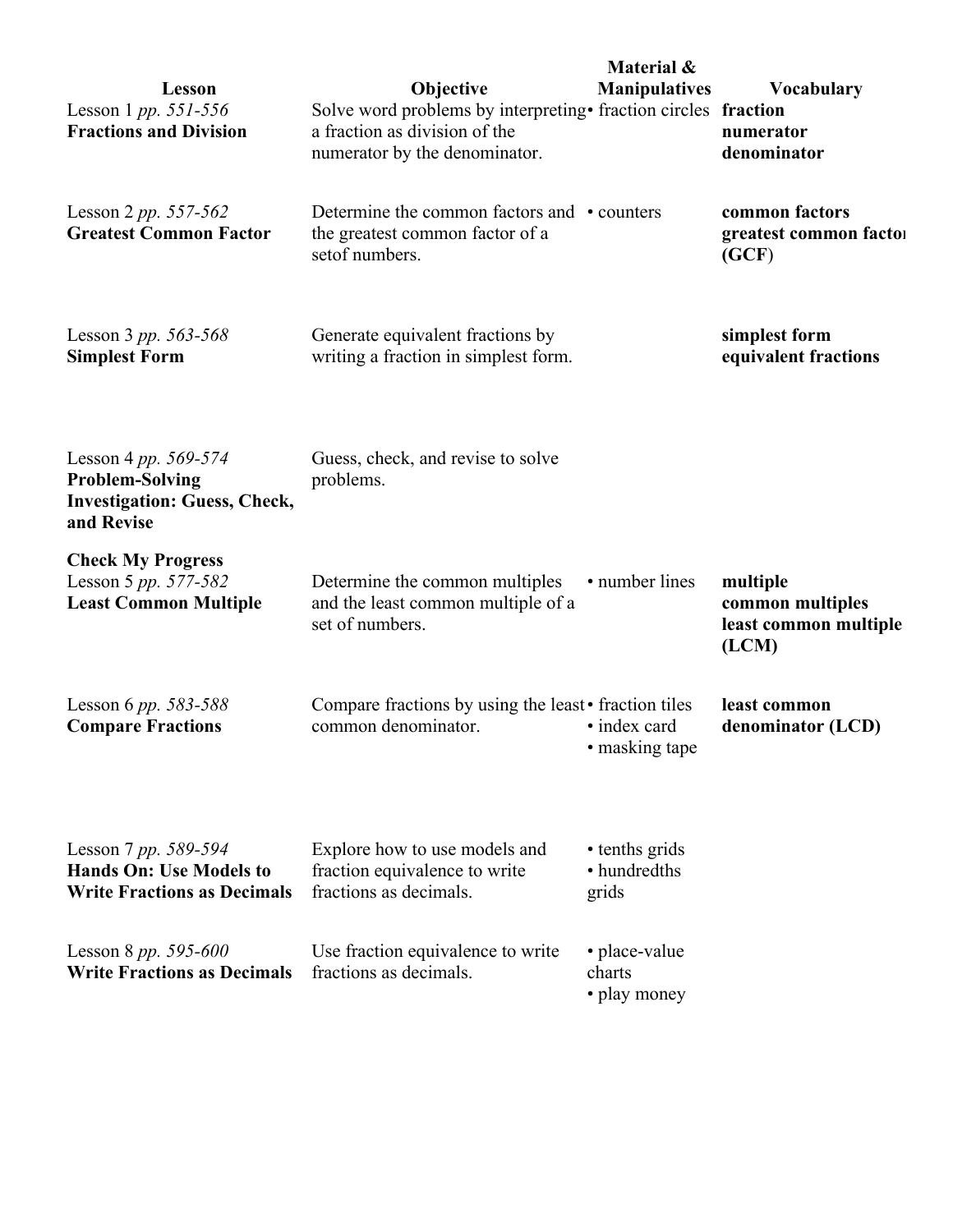# **Integration of 21st Century Themes and Career Exploration**

Students will work in cooperative groups to solve problems. Students will interact with the Smartboard to enhance the learning process.

| CRP.K-12.CRP2        | Apply appropriate academic and technical skills.                                   |
|----------------------|------------------------------------------------------------------------------------|
| <b>CRP.K-12.CRP5</b> | Consider the environmental, social and economic impacts of decisions.              |
| CRP.K-12.CRP4        | Communicate clearly and effectively and with reason.                               |
| CRP.K-12.CRP11       | Use technology to enhance productivity.                                            |
| CRP.K-12.CRP9        | Model integrity, ethical leadership and effective management.                      |
| CRP.K-12.CRP8        | Utilize critical thinking to make sense of problems and persevere in solving them. |
| CRP.K-12.CRP1        | Act as a responsible and contributing citizen and employee.                        |
| CRP.K-12.CRP12       | Work productively in teams while using cultural global competence.                 |

## **Technology Integration**

Students will interact with the Smartboard to enhance the learning process. Students will use various webbased, interactive sites to expand the content, as needed.

# **Interdisciplinary Connections**

Students will read and write throughout the unit. They will also use art supplies to create charts.

| LA.RL.5.4   | Determine the meaning of words and phrases as they are used in a text, including<br>figurative language such as metaphors and similes.    |
|-------------|-------------------------------------------------------------------------------------------------------------------------------------------|
| LA.RI.5.10  | By the end of year, read and comprehend literary nonfiction at grade level text-complexity<br>or above, with scaffolding as needed.       |
| LA.RF.5.4   | Read with sufficient accuracy and fluency to support comprehension.                                                                       |
| LA.RF.5.4.A | Read grade-level text with purpose and understanding.                                                                                     |
| LA.RI.5.4   | Determine the meaning of general academic and domain-specific words and phrases in a<br>text relevant to a grade 5 topic or subject area. |

# **Differentiation**

Differentiation<sup>.</sup>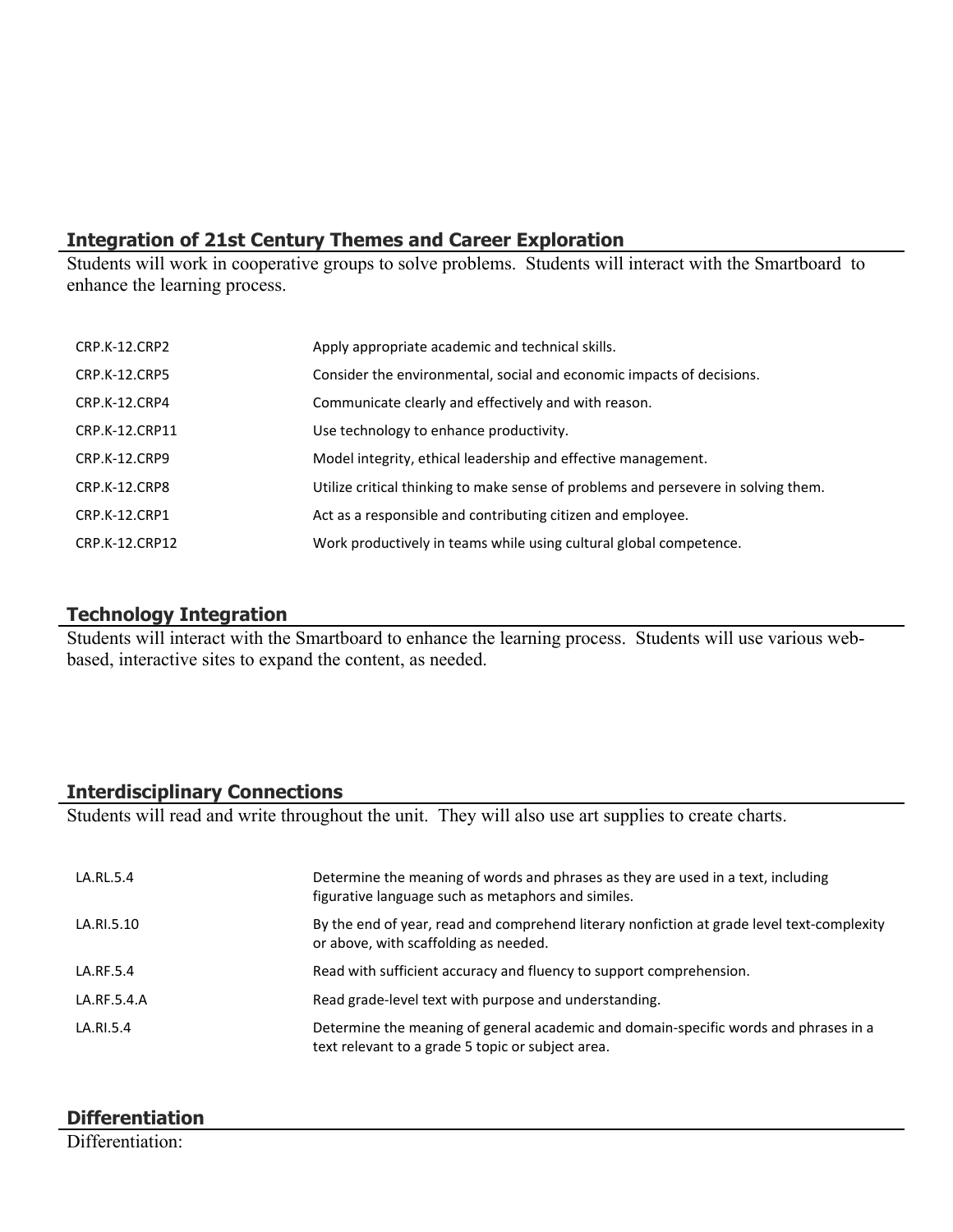- Use of different resources to match the readiness levels of the students when working on the activities in the daily lessons.
- Respond to students' needs for reteaching, reinforcing, and extending learning.
- Use of a variety of instructional strategies to engage students in learning.
- Question prompts to promote student engagement
- Small group settings as needed for specific skills
- Use discussion to promote collaboration among students
- Integrate technology to offer varied learning experiences
- Adjust instruction based on formative tasks/assessments

## **Modifications & Accommodations**

Modifications & Accommodations:

- In class support and scaffolding based on the individual IEP's
- Independent levels on My Math and Splash Math

## **Benchmark Assessments**

Students will complete the AimsWeb testing.

### **Formative Assessments**

Formative Assessments:

- Task completion
- Answers and discussions
- Student maps
- Bingo
- Quizzes
- Participation

## **Summative Assessments**

Summative Assessments:

• Quizzes